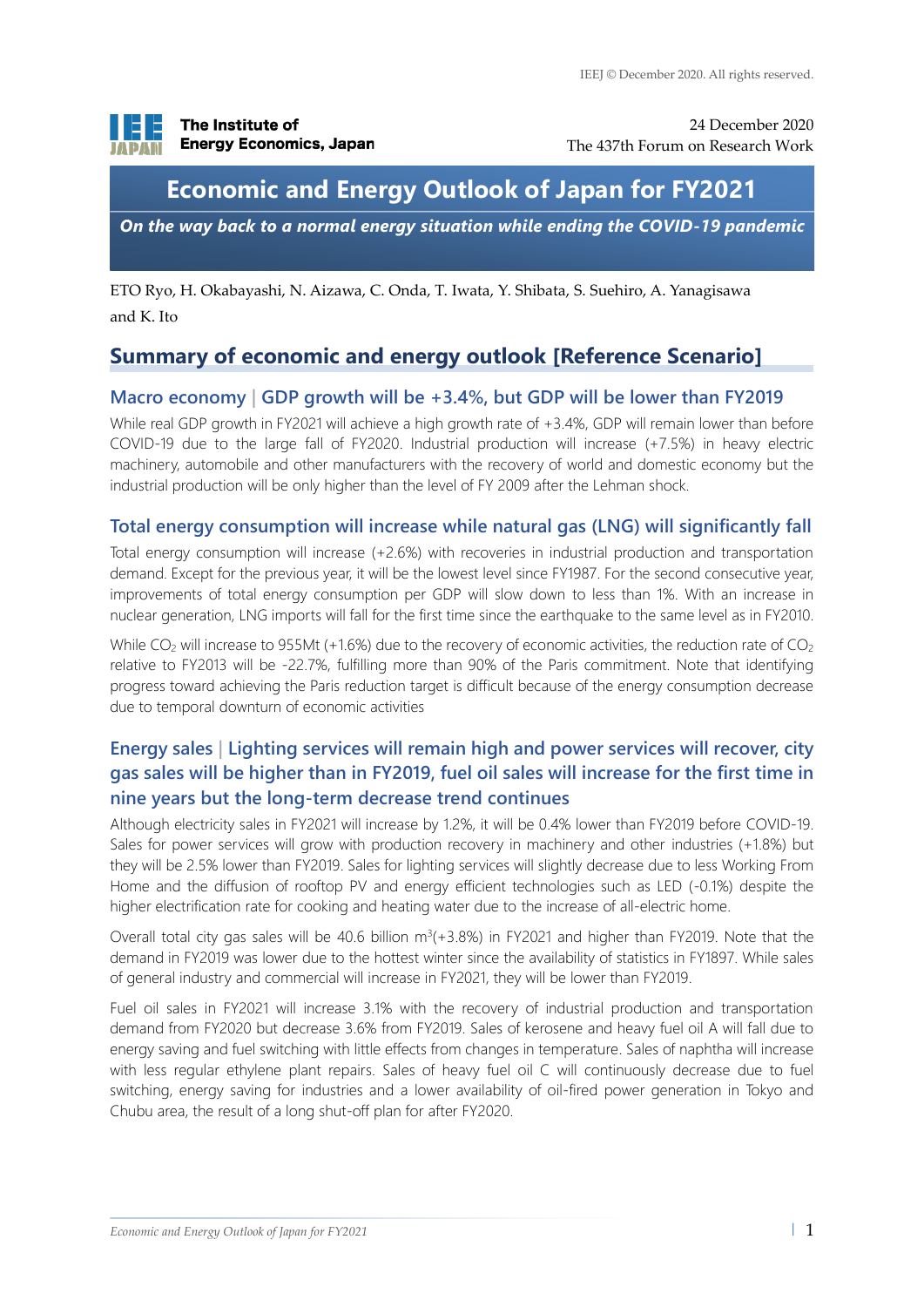### **Renewable power generation | The FIT power generation capacity will reach 87 GW at the end of FY2021**

The facilities under construction are expected to become operational, boosting installed renewable energy-based power generation capacity (including capacity subject to FIT contract expiration) to 86.8 GW by the end of FY2021. With a slowdown in the installation pace of solar PV, capacity will expand to 53.0 GW by the end of FY2021. Less opportunity to communicate with local people and difficulties in securing workers under COVID-19 will cause delays in construction work. Wind capacity will remain at 5.3GW because of the long time lead operation due to environmental assessment etc. Renewable energy-based power generation in FY2021 will total 166.2 TWh (including 79.8 TWh for solar PV, 39.9 TWh for small and medium-sized hydroelectric plants, 32.7 TWh for biomass, 10.1 TWh for wind etc.), accounting for 17% of Japan's total power generation.

#### **Table 1 | Summary of Reference Scenario**

|         |                                               | <b>Historical</b> |          |          |          | Projection |          | Year-over-year |                  |          |
|---------|-----------------------------------------------|-------------------|----------|----------|----------|------------|----------|----------------|------------------|----------|
|         |                                               | FY2010            | FY2017   | FY2018   | FY2019   | FY2020     | FY2021   | FY2019         | FY2020           | FY2021   |
| Energy  | Primary energy supply $(Mtoe)^1$              | 515.9             | 465.1    | 455.4    | 444.4    | 420.0      | 431.0    | $-2.4%$        | $-5.5%$          | 2.6%     |
|         | $Oil2$ (GL)                                   | 232.3             | 202.8    | 192.8    | 186.1    | 170.8      | 176.0    | $-3.5%$        | $-8.2%$          | 3.1%     |
|         | Natural gas <sup>2</sup> (Mt of LNG equiv.)   | 73.3              | 85.6     | 81.6     | 78.3     | 77.5       | 73.1     | $-4.0%$        | $-1.1%$          | $-5.6%$  |
|         | Coal <sup>2</sup> (Mt)                        | 184.7             | 192.2    | 188.2    | 187.5    | 177.9      | 184.3    | $-0.3%$        | $-5.1%$          | 3.6%     |
|         | Nuclear (TWh)                                 | 288.2             | 31.3     | 62.1     | 61.0     | 44.2       | 79.7     | $-1.7%$        | $-27.5%$         | 80.0%    |
|         | Renewable electricity <sup>3</sup> (TWh)      | 111.2             | 169.4    | 177.1    | 187.9    | 197.8      | 205.6    | 6.1%           | 5.3%             | 3.9%     |
|         | FIT generation (TWh)                          | 63.2              | 123.2    | 133.9    | 146.2    | 155.7      | 166.2    | 9.2%           | 6.5%             | 6.8%     |
|         | Self-sufficiency ratio                        | 20.2%             | 9.4%     | 11.7%    | 12.1%    | 12.2%      | 14.4%    | 0.5p           | 0.1 <sub>p</sub> | 2.2p     |
|         | Electricity sales <sup>4</sup> (TWh)          | (926.6)           | 863.2    | 852.6    | 836.0    | 823.1      | 832.7    | $-1.9%$        | $-1.5%$          | 1.2%     |
|         | City gas sales <sup>5</sup> (Billion $m^3$ )  | 39.28             | 42.43    | 41.58    | 40.40    | 39.07      | 40.55    | $-2.8%$        | $-3.3%$          | 3.8%     |
|         | Fuel oil sales (GL)                           | 196.0             | 174.7    | 167.7    | 161.6    | 151.2      | 155.9    | $-3.6%$        | $-6.5%$          | 3.1%     |
|         | Energy-related CO <sub>2</sub> emissions (Mt) | 1,137             | 1,110    | 1,065    | 1,029    | 939        | 955      | $-3.4%$        | $-8.8%$          | 1.6%     |
|         | (Changes from FY2013)                         | $-8.0%$           | $-10.1%$ | $-13.8%$ | $-16.7%$ | $-24.0%$   | $-22.7%$ | $-2.9p$        | $-7.3p$          | 1.3p     |
| Prices  | Crude oil, import, CIF (\$/bbl)               | 84                | 57       | 72       | 68       | 43         | 52       | $-6.2%$        | $-36.0%$         | 19.4%    |
|         | LNG, import, CIF (\$/MBtu)                    | 11.3              | 8.5      | 10.5     | 9.5      | 6.8        | 7.3      | $-9.8%$        | $-28.6%$         | 8.1%     |
|         | Steam coal, import, CIF (\$/t)                | 114               | 103      | 121      | 101      | 81         | 93       | $-16.2%$       | $-20.4%$         | 14.8%    |
|         | Coking coal, import, CIF (\$/t)               | 175               | 147      | 160      | 137      | 102        | 115      | $-14.2%$       | $-25.8%$         | 12.3%    |
| Economy | Real GDP (JPY2015 trillion)                   | 512.1             | 553.1    | 554.8    | 552.9    | 522.4      | 540.4    | $-0.3%$        | $-5.5%$          | 3.4%     |
|         | Industrial production (CY2015=100)            | 101.2             | 103.5    | 103.8    | 99.9     | 90.1       | 96.8     | $-3.7%$        | $-9.9%$          | 7.5%     |
|         | Balance of trade (JPY trillion)               | 5.3               | 2.4      | $-1.6$   | $-1.3$   | 2.7        | 10.6     | $-20%$         | $-311.0%$        | 289.6%   |
|         | Fossil fuel imports (JPY trillion)            | 18.1              | 16.3     | 19.1     | 16.6     | 10.2       | 11.8     | $-13.2%$       | $-38.4%$         | 15.4%    |
|         | Exchange rate (JPY/\$)                        | 86.1              | 111.1    | 110.6    | 108.8    | 105.8      | 105.0    | $-1.7%$        | $-2.7%$          | $-0.8%$  |
|         | Cooling degree days                           | 559               | 397      | 489      | 439      | 442        | 383      | $-10.2%$       | 0.6%             | $-13.5%$ |
|         | Heating degree days                           | 1,079             | 1,071    | 865      | 818      | 998        | 1,014    | $-5.5%$        | 22.1%            | 1.6%     |

Notes:

1. Mtoe =  $10^{13}$  kcal

2. Conversion factors for oil: 9,126 kcal/L; Natural gas: 13,043 kcal/kg; Steam coal: 6,139 kcal/kg; Coking coal: 6,928 kcal/kg until FY2012. 2 . Conversion factors for oil: 9,145 kcal/L; Natural gas: 13,016 kcal/kg; Steam coal: 6,203 kcal/kg; Coking coal: 6,877 kcal/kg since FY2013. 2 . Conversion factors for oil: 9,139 kcal/L; Natural gas: 13,068 kcal/kg; Steam coal: 6,203 kcal/kg; Coking coal: 6,866 kcal/kg since FY2018.

3. Including large hydro 30 MW or more. 4. Figures in parentheses are old statistical figures. 5. Conversion factor: 1 m<sup>3</sup> = 10,000 kcal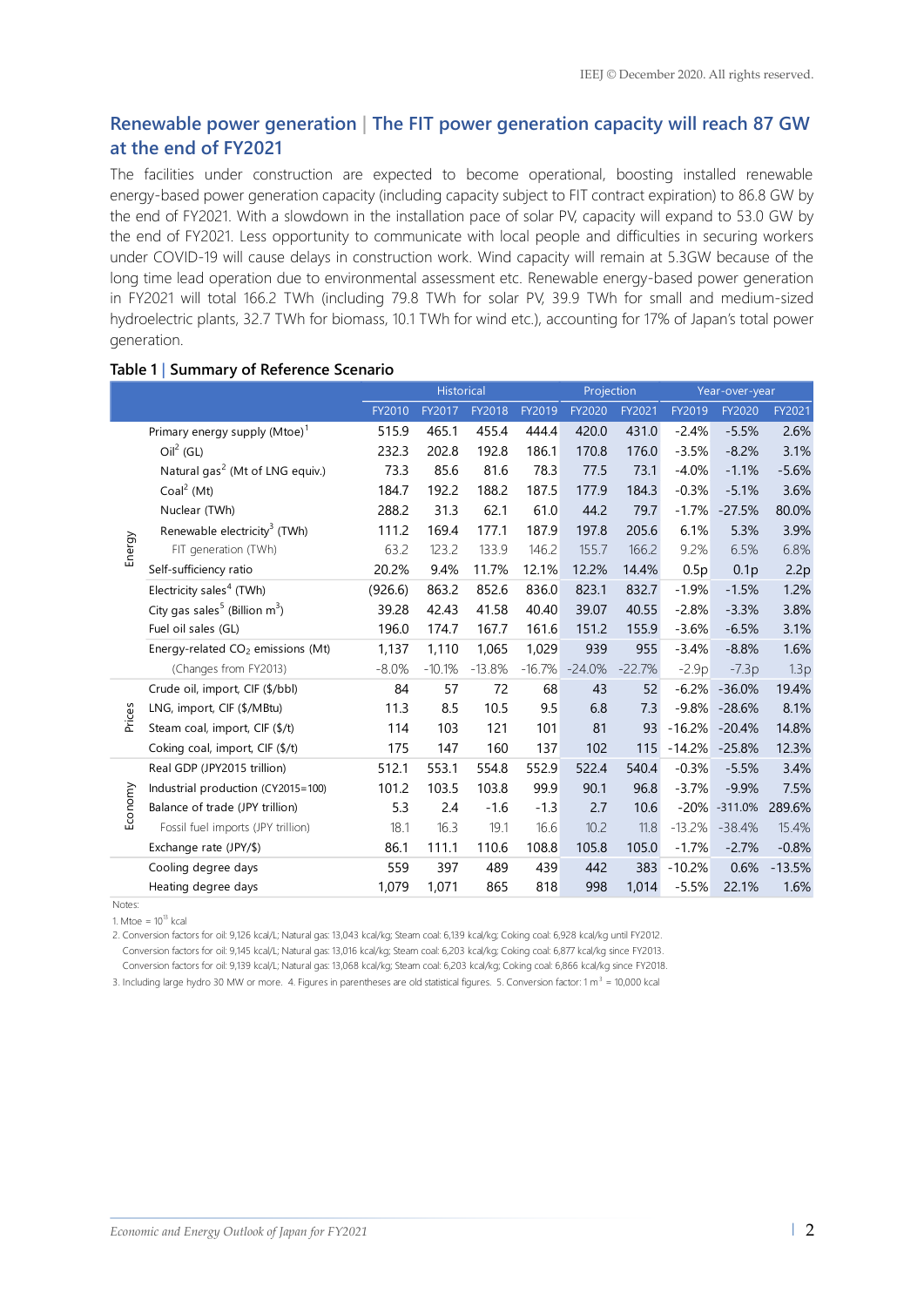# **Topic |**

## **1 Transportation energy consumption by mode**

Transportation energy consumption in FY2020 is expected to fall by -10.2% the most largely since FY1953 when comparative data began to be statistically available. It will be lower than 70 Mtoe for the first time after 1988. This is due to the fact that passenger transportation sharply falls due to the popularity of Working From Home and the avoidance of unnecessary outings. Freight transportation also drops reflecting the lower activities in industrial production and the service industry affected by COVID-19. With some recovery of both passenger and freight transportation in FY2021, consumption will increase by 5.5% while remaining 5.2% below FY2019. It will be lower than 70 Mtoe for the second year in a row.

## **2 Impacts of fading-out inefficient coal-fired power plants**

The Energy Basic Plan outlines the main policies and measures the government should take, including considering a mechanism to encourage efficiency by fading out the coal-fired power plants with the generation efficiency below-Ultra-Supercritical by FY2030. If the 30GW of inefficient coal capacities are removed, that would be equivalent to reduce generation by 165 TWh. As generation from renewables and the nuclear restarts is assumed constant, any loss of coal-fired power generation would be substituted by gas-fired power generation. As joint thermal power plant and plants owned by manufacturers consume heat from power plants, gas-fired power generation will be assumed to be newly built to replace of coal-fired power generation.  $CO<sub>2</sub>$  emissions would fall by 87Mt, the equivalent of 7.1% of 2013 while only fuel costs would rise JPY0.23/kWh (6.7%).The construction costs of 1.8 trillion for gas-fired power generation are added separately and costs for processing byproducts in another way will be plus. As this fading-out should be considered as one of the measures to reduce  $CO<sub>2</sub>$  emissions, the condition of each plant should be taken into account. Setting targets for coal-fired power generation efficiency including biomass, heat utilization and byproducts as well as regular reporting are required. Evaluating and preparing fading-out plans by operators are required irrespective of FY 2030. Reviewing in the macro view is important with whole  $CO<sub>2</sub>$  reduction progress and the impacts of fade-out based on the reports and plans.